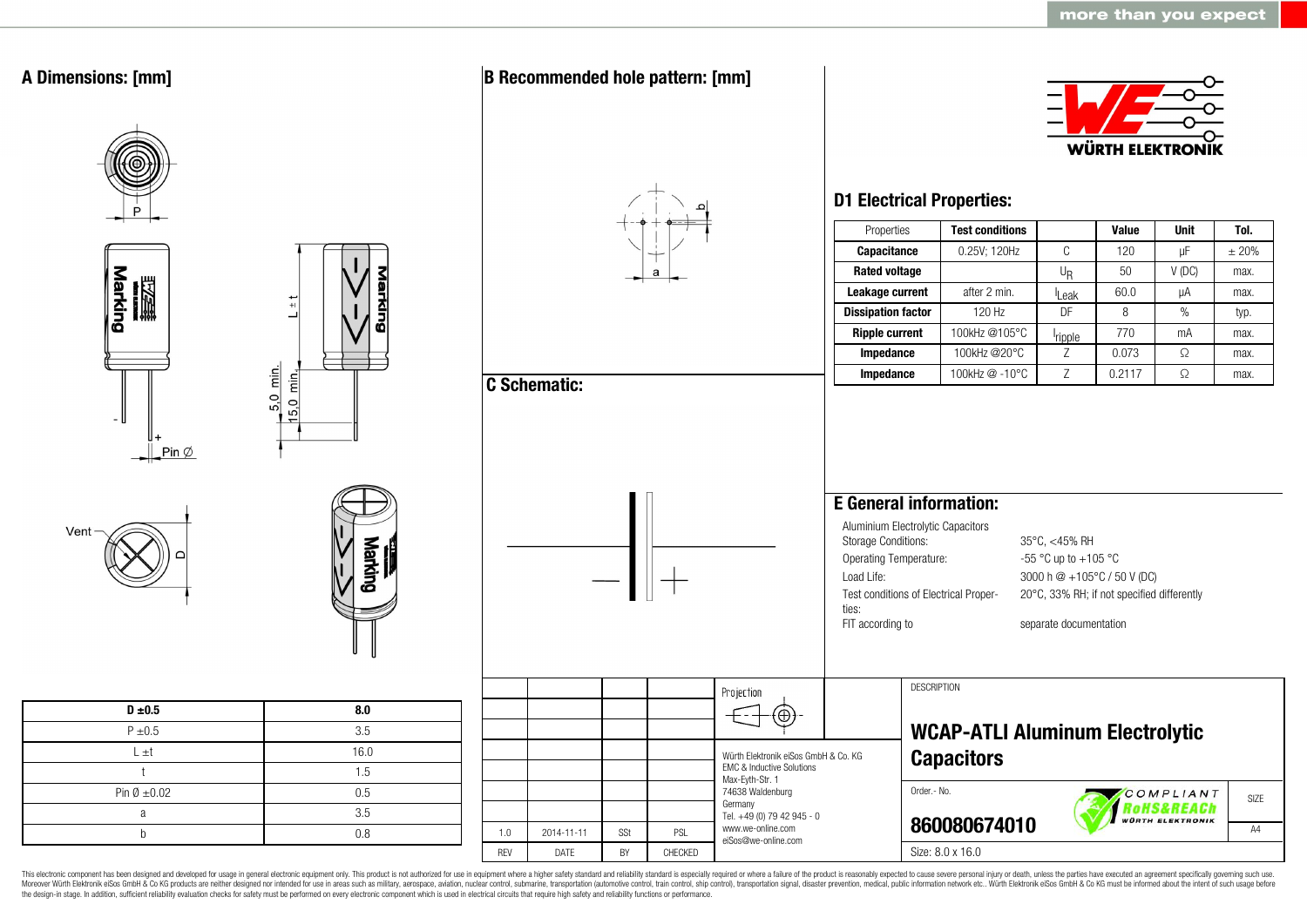

### **Component Marking:**

| <b>Print</b>         | <b>Description</b>                                      |  |  |  |  |
|----------------------|---------------------------------------------------------|--|--|--|--|
| $1st$ Line           | Capacitance value: 120 µF & Rated voltage: 50 V (DC)    |  |  |  |  |
| $2nd$ Line           | WCAP-ATLI & max. operating temperature $+105^{\circ}$ C |  |  |  |  |
| $3rd$ Line           | Datecode: YWW                                           |  |  |  |  |
| 4 <sup>th</sup> Line | VENT marking                                            |  |  |  |  |

|            |            |           |         | Projection<br>$\bigoplus$                                                                       |  | <b>DESCRIPTION</b> | <b>WCAP-ATLI Aluminum Electrolytic</b>    |      |
|------------|------------|-----------|---------|-------------------------------------------------------------------------------------------------|--|--------------------|-------------------------------------------|------|
|            |            |           |         | Würth Elektronik eiSos GmbH & Co. KG<br><b>EMC &amp; Inductive Solutions</b><br>Max-Eyth-Str. 1 |  | <b>Capacitors</b>  |                                           |      |
|            |            |           |         | 74638 Waldenburg<br>Germany                                                                     |  | Order .- No.       | COMPLIANT<br><i><b>RoHS&amp;REACh</b></i> | SIZE |
|            |            |           |         | Tel. +49 (0) 79 42 945 - 0                                                                      |  |                    | <b>WÜRTH ELEKTRONIK</b>                   |      |
| 1.0        | 2014-11-11 | SSt       | PSL     | www.we-online.com<br>eiSos@we-online.com                                                        |  | 860080674010       |                                           | A4   |
| <b>RFV</b> | DATF       | <b>BY</b> | CHECKED |                                                                                                 |  | Size: 8.0 x 16.0   |                                           |      |

This electronic component has been designed and developed for usage in general electronic equipment only. This product is not authorized for use in equipment where a higher safety standard and reliability standard is espec Moreover Würth Elektronik eiSos GmbH & Co KG products are neither designed nor intended for use in areas such as military, aerospace, aviation, nuclear control, submarine, transportation (automotive control), stain control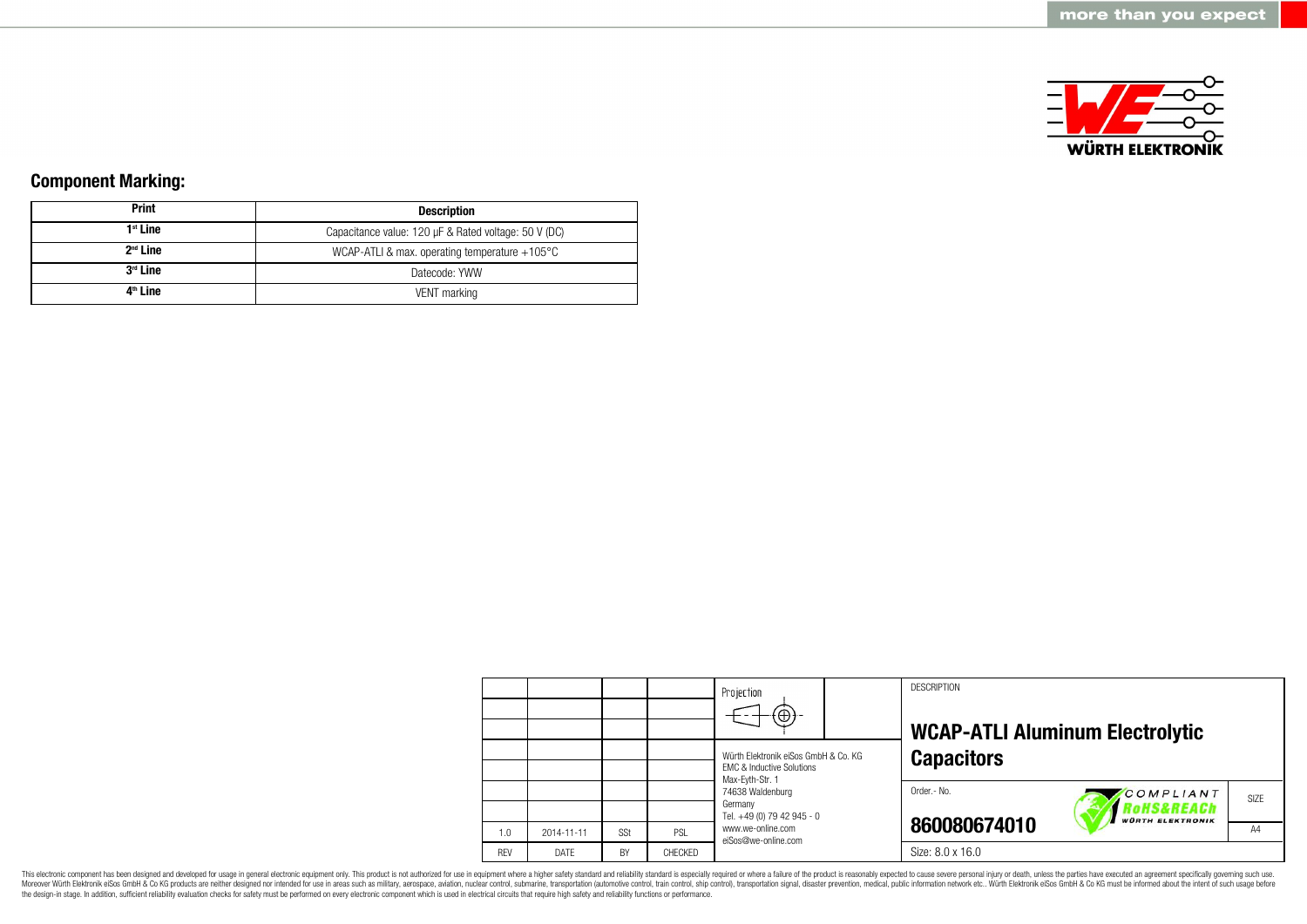### **H Soldering Specifications:**



# **H4: Classification Wave Soldering Profile: H5: Classification Wave Profile**



continuous black line - typical temperature procedure ------ interrupted blue line - min temperature procedure ------ interrupted red line - max temperature procedure

| <b>Profile Feature</b>                                                                                                                                                                          | <b>Pb-Free Assembly</b>                                             | <b>Sn-Pb Assembly</b>                                               |
|-------------------------------------------------------------------------------------------------------------------------------------------------------------------------------------------------|---------------------------------------------------------------------|---------------------------------------------------------------------|
| Preheat<br>- Temperature Min (T <sub>smin</sub> )<br>- Temperature Typical (T <sub>stypical</sub> )<br>- Temperature Max (T <sub>smax</sub> )<br>- Time $(t_s)$ from $(T_{smin}$ to $T_{smax})$ | $100^{\circ}$ C<br>$120^{\circ}$ C<br>$130^{\circ}$ C<br>70 seconds | $100^{\circ}$ C<br>$120^{\circ}$ C<br>$130^{\circ}$ C<br>70 seconds |
| $\triangle$ preheat to max Temperature                                                                                                                                                          | $150^{\circ}$ C max.                                                | $150^{\circ}$ C max.                                                |
| Peak temperature $(T_n)$                                                                                                                                                                        | $250^{\circ}$ C - 260 $^{\circ}$ C                                  | $235^{\circ}$ C - 260 $^{\circ}$ C                                  |
| Time of actual peak temperature $(t_n)$                                                                                                                                                         | max. 10 seconds<br>max. 5 second each wave                          | max. 10 seconds<br>max. 5 second each wave                          |
| Ramp-down rate<br>- Min<br>- Typical<br>- Max                                                                                                                                                   | $\sim$ 2 K/s<br>$\sim$ 3.5 K/s<br>$\sim$ 5 K/s                      | $\sim$ 2 K/s<br>$~\sim$ 3.5 K/s<br>$~5$ K/s                         |
| Time $25^{\circ}$ C to $25^{\circ}$ C                                                                                                                                                           | 4 minutes                                                           | 4 minutes                                                           |

refer to EN 61760-1:2006

|            |            |     |         | Projection<br>$\circledast$                                                                                                    |  | <b>DESCRIPTION</b><br><b>WCAP-ATLI Aluminum Electrolytic</b> |                         |                |
|------------|------------|-----|---------|--------------------------------------------------------------------------------------------------------------------------------|--|--------------------------------------------------------------|-------------------------|----------------|
|            |            |     |         | Würth Elektronik eiSos GmbH & Co. KG<br><b>EMC &amp; Inductive Solutions</b><br>Max-Evth-Str. 1<br>74638 Waldenburg<br>Germany |  | <b>Capacitors</b>                                            |                         |                |
|            |            |     |         |                                                                                                                                |  | Order.- No.                                                  | COMPLIANT<br>RoHS&REACh | SIZE           |
|            |            |     |         | Tel. +49 (0) 79 42 945 - 0                                                                                                     |  | 860080674010                                                 | <b>WÜRTH ELEKTRONIK</b> |                |
| 1.0        | 2014-11-11 | SSt | PSL     | www.we-online.com<br>eiSos@we-online.com                                                                                       |  |                                                              |                         | A <sub>4</sub> |
| <b>REV</b> | DATE       | BY  | CHECKED |                                                                                                                                |  | Size: 8.0 x 16.0                                             |                         |                |

This electronic component has been designed and developed for usage in general electronic equipment only. This product is not authorized for use in equipment where a higher safety standard and reliability standard and reli Moreover Würth Elektronik eiSos GmbH & Co KG products are neither designed nor intended for use in areas such as military, aerospace, aviation, nuclear control, submarine, transportation (automotive control), stain control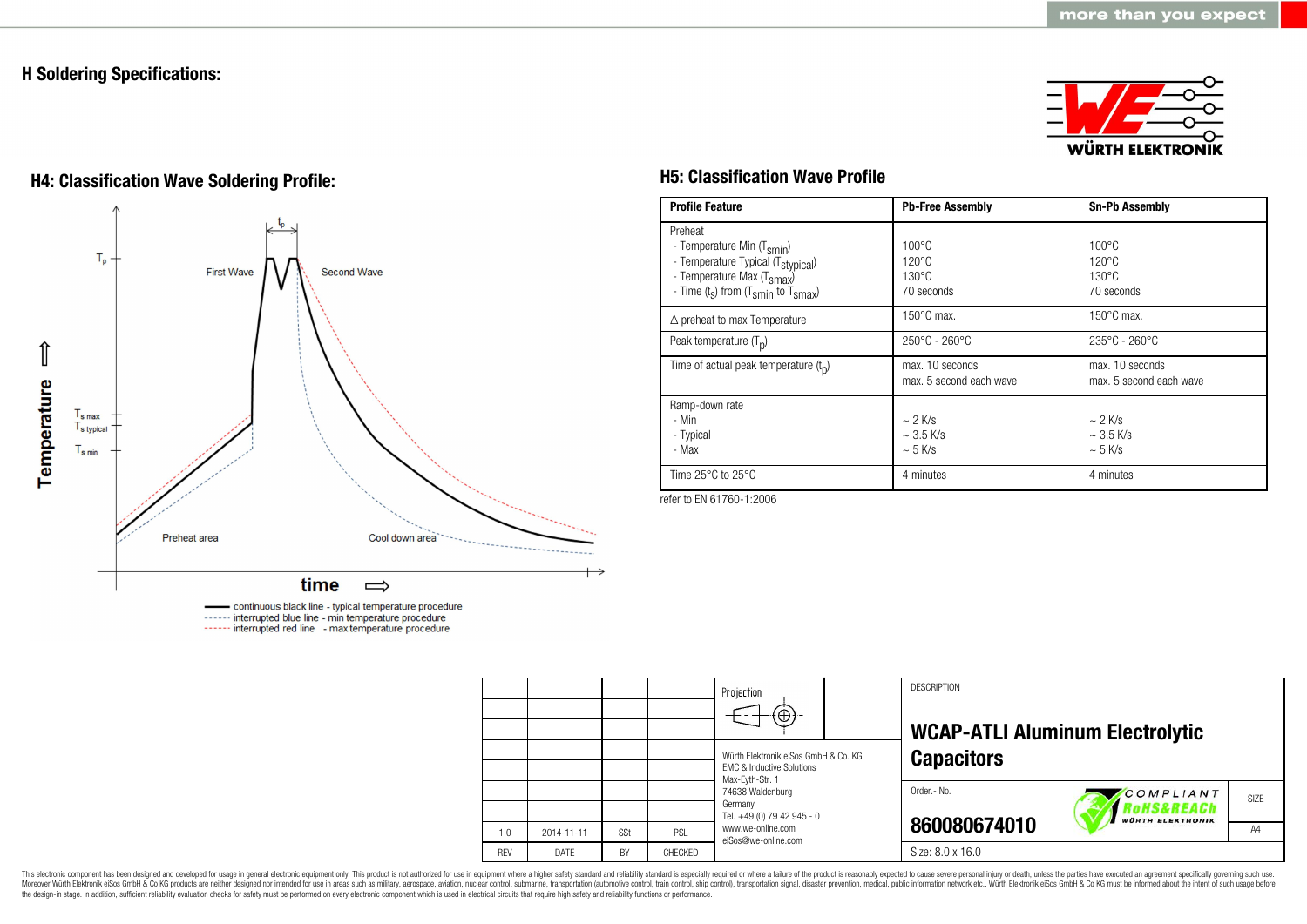### **I Cautions and Warnings:**

### **The following conditions apply to all goods within the product series of WCAP-ATLI of Würth Elektronik eiSos GmbH & Co. KG:**

#### **1.1 Polarity**

An Aluminum Electrolytic Capacitor has a polarity. In operation this polarity needs to be considered and adhered. Reverse voltage can damage or destroy an Aluminum Electrolytic Capacitor. This can finally lead to a malfunction. If the polarity in a circuit will be switched or possibly can be reversed, the usage of a non-polar capacitor shall be applied. The polarity of an Aluminum Electrolytic Capacitor is for THT radial types marked like following.

The terminal with shorter lead wire marks the negative terminal. On the sleeve the negative terminal is marked with a color band and thereon are minus signs given. For further details see technical drawing on A1 dimensions in this datasheet.

### **1.2 Overvoltage**

Avoid any overvoltage and do not apply a continuous overvoltage. If an overvoltage is applied to the capacitor, the leakage current can increase drastically. The applied working voltage is not allowed to exceed the rated working voltage of the specific capacitor.

#### **1.3 Operating Temperature**

The capacitor shall not be operated above the operating temperature, which is stated within this datasheet of the specific capacitor. The achievable lifetime of the capacitor is correlating to the applied temperature. In order to achieve the maximum lifetime, the capacitor should be operated by the lowest possible temperature conditions within the application.

#### **1.4 Ripple Current**

The applied ripple current shall not exceed the specified maximum ripple current of the capacitor.

If a higher ripple current is applied as permitted, it can cause excessive heat generation and higher temperature inside the capacitor. This happens due to pole change effects, if ripple current is applied to the capacitor. This can result in damage or lifetime shortage of the capacitor and may cause deterioration.

Electrolytic capacitors are regularly not designed for usage in AC applications and ripple current is applied / based due to parasitic effects on DC signal.

Please see electrical specification within this datasheet for maximum allowed ripple current.

#### **1.5 Charge and Discharge**

Frequent and quick charge / discharge cycles may generate heat inside the capacitor. In worst case this can cause a decrease of capacitance, an increase of leakage current or breakdown.

Applications with rapid charge and discharge cycles should be avoided. For assistance with your application please consult our technical support.

#### **1.6 Vent**

On most Aluminum Electrolytic Types types, a predetermined breaking point is given on the top of the component, which is the so called vent. The vent is there to assure a possible pressure relief and to avoid that the capacitor can explode due to internal pressure, which can occur by applying reverse voltage or a too high ripple current.

A space of at least 3mm above the vent is recommended, in order to assure the full function of the vent. If less space is present the vent maybe cannot operate correctly / completely.

#### **1.7 Sleeve**

The sleeve material consists of PVC (polyvinyl-chloride). If excessive heat is applied to the sleeve (e.g. soldering process, etc.) the sleeve may crack or deform.

If the capacitor will be exposed to xylene, toluene or likewise and will be afterwards heated, the sleeve may crack or deform.

The sleeve does not assure any electrical insulation. It is to avoid to use / place the product on a spot where electrical insulation is needed. To assure electrical insulation, especially to the case of capacitor, further actions need to be taken.

#### **1.8 Storage Conditions**

The storage conditions for a capacitor are recommended to be 5 °C up to 35 °C and less than 75 % rel. humidity.

Do not expose the capacitor to environments with hazardous gas, ozone, ultraviolet rays or any kind of radiation. Avoid any contact of the capacitor with direct sunshine, saltwater, spray of water or types of oil during storage..

If a capacitor is stored for a long time without applying voltage or storage conditions of 35 °C or above and more than 75 % relative humidity, the leakage current may increase.

The leakage current will return to normal level when applying the rated voltage to the capacitor before use. If the capacitor was stored for more than 6 months, it is recommended to apply DC working voltage to the capacitor for 30 minutes through a 1 kΩ protective series resistor. All products shall be used before the end of the period of 12 months based on the product date code, if not a 100 % solderability cannot be guaranteed. The capacitance tolerance as specified within the datasheet is only valid on the date of delivery.

#### **1.9 Wave Soldering**

The detailed soldering instruction is given within Soldering Specification in this datasheet.

During wave soldering only the pins / terminals should have contact with hot solder bath / wave. Assure that no direct contact of capacitor body with hot solder bath / wave or any other component will happen. Soldering must be done from the opposite PCB side where capacitor body is placed.

|            |             |     |         | Projection<br>$\left( \oplus \right)$                                        |             | <b>DESCRIPTION</b><br><b>WCAP-ATLI Aluminum Electrolytic</b> |                                                    |  |
|------------|-------------|-----|---------|------------------------------------------------------------------------------|-------------|--------------------------------------------------------------|----------------------------------------------------|--|
|            |             |     |         | Würth Elektronik eiSos GmbH & Co. KG<br><b>EMC &amp; Inductive Solutions</b> |             | <b>Capacitors</b>                                            |                                                    |  |
|            |             |     |         | Max-Eyth-Str. 1<br>74638 Waldenburg<br>Germany<br>Tel. +49 (0) 79 42 945 - 0 | Order.- No. |                                                              | COMPLIANT<br>RoHS&REACh<br><b>WÜRTH ELEKTRONIK</b> |  |
| 1.0        | 2014-11-11  | SSt | PSL     | www.we-online.com<br>eiSos@we-online.com                                     |             | 860080674010                                                 |                                                    |  |
| <b>RFV</b> | <b>DATF</b> | BY  | CHECKED |                                                                              |             | Size: 8.0 x 16.0                                             |                                                    |  |

This electronic component has been designed and developed for usage in general electronic equipment only. This product is not authorized for use in equipment where a higher safety standard and reliability standard is espec Moreover Würth Elektronik eiSos GmbH & Co KG products are neither designed nor intended for use in areas such as military, aerospace, aviation, nuclear control, submarine, transportation (automotive control), tain control) the design-in stage. In addition, sufficient reliability evaluation checks for safety must be performed on every electronic component which is used in electrical circuits that require high safety and reliability functions

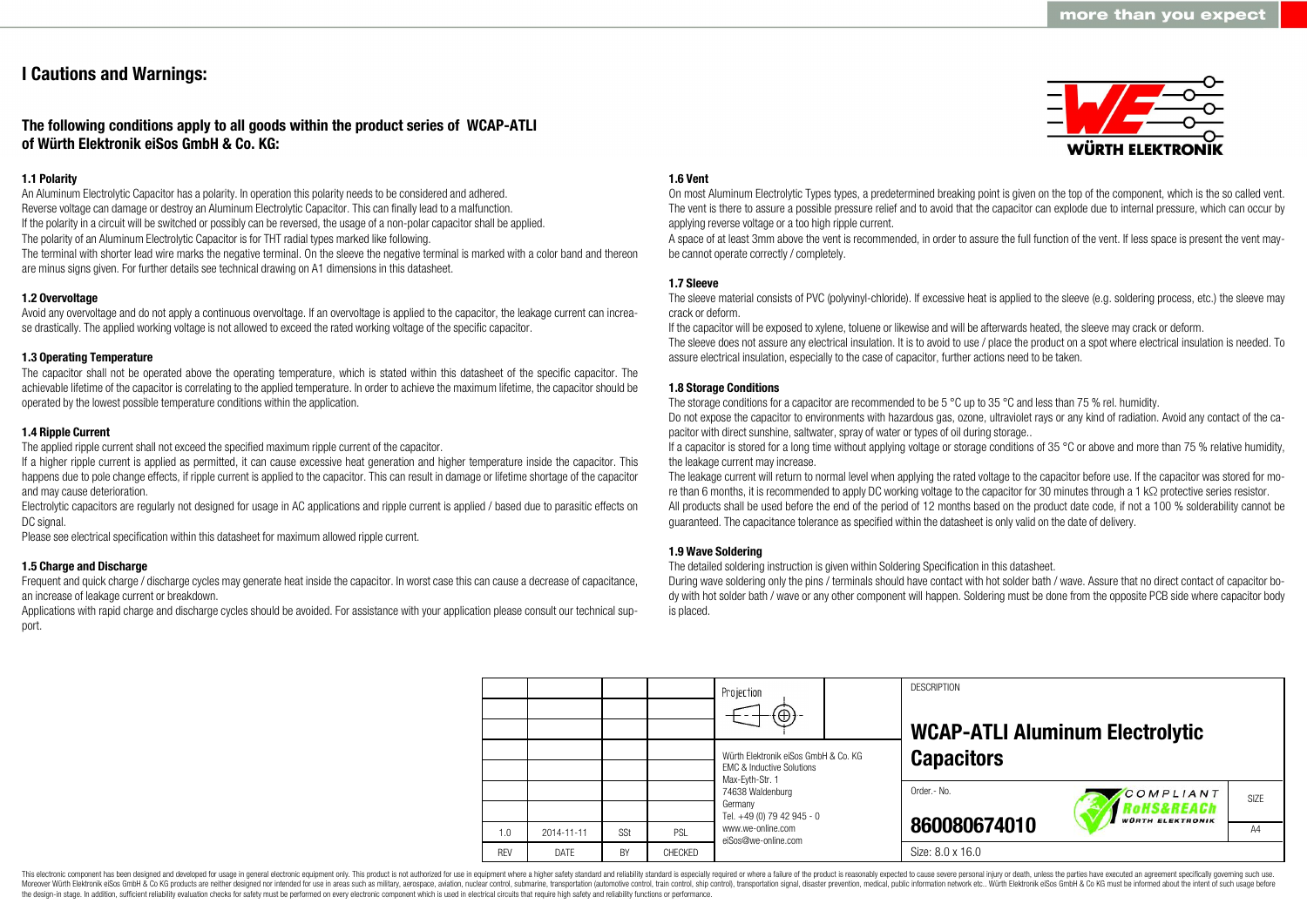## **I Cautions and Warnings (2):**

**The following conditions apply to all goods within the product series of WCAP-ATLI of Würth Elektronik eiSos GmbH & Co. KG:**

#### **1.10 Hand Soldering**

Take care that the tip of solder iron will only contact pins or leadframe of the capacitor to avoid any possible damage of the capacitor.

#### **1.11 Cleaning**

Do not wash the assembled capacitors with the following cleaning agents:

- •petroleum system solvents: may cause degeneration of the rubber seal material
- •alkali system solvents: may cause corrosion and dissolve of the aluminum case
- •halogenated solvents: may cause corrosion and failure of the capacitor
- •acetone: component marking may be erased
- •xylene: may cause deterioration of the rubber seal material
- Verify the following points when washing is are applied to capacitors:
- •Please monitor conductivity, ph-value, specific gravity and the water content of cleaning agents. Contamination adversely affects these characteristics.
- •Be sure to not expose the capacitors under solvent rich conditions or keep capacitors inside a closed container. In addition, please dry the solvents on the PCB and the capacitor sufficiently with an air knife (temperature should be less than the maximum rated category temperature of the capacitor) for 10 minutes.
- •Capacitors can be characteristically and catastrophically damaged by halogen ions, particularly by chlorine ions. The degree of the damage mainly depends upon the characteristics of the electrolyte and rubber seal material. When halogen ions come into contact with the inside of the capacitors, the foil may corrode, when a voltage is applied. This corrosion causes an extremely high leakage current, which results in venting and an open circuit defect.

All other cleaning processes and cleaning agents are not approved by Würth Elektronik eiSos. All cleaning methods need to be tested and validated by the customer.

#### **1.12 Adhesives and Coating Materials**

The usage of any adhesive or coating material, which is containing halogenated solvents, is not allowed. Before applying adhesives or coating materials, make sure that the following points are fulfilled:

- •Take care that the surface and capacitor is dry and clean before applying adhesive or coating, to avoid any contamination with flux residues or cleaning solvents.
- •Assure that no flux residue or spot is left between the rubber seal material of the capacitor and the PCB.
- •Do not fully cover the entire rubber seal surface with adhesive, coating or molding materials. Otherwise the covering of the full rubber seal surface may restrain the natural diffusion of hydrogen gas. Block maximum 80% of the sealed section of a capacitor.
- •If the used adhesive, coating or molding material is containing halogen ions in a large amount, the halogen ions can diffuse and creep into



the capacitor and can damage the capacitor. Both above explained circumstances can result in serious failures.

- •Follow the specified heating and curing instructions given by supplier of the used adhesive or coating material. Avoid excessive pressure or heat on the capacitor by applying coating or adhesive.
- •Take care that hardening of adhesive, coating material was correctly done, so that no solvents do remain.
- •Be aware, that used solvents within adhesive and coating materials can damage the sleeve of the capacitor and can result in changes of the appearance of the sleeve (color, shine and marking).

#### **1.13 Mechanical Stress on lead wire and terminal**

Do not stress the capacitor with the following actions:

- •Applying any excessive force to the lead wire or terminal.
- •Move or turn the capacitor after soldering to the PCB.
- •Bending pins after soldering.
- •Carrying the PCB by picking / holding the board via a capacitor.

#### **1.14 Operation and Usage of the Capacitor**

In operation and usage take care about the following points.

Do not use the capacitor within the following environmental conditions:

- •Environment with high mechanical stress / shocks or vibration (please see this specific datasheet for permitted limits).
- •Environment with high amount of damp condensation, water or types of oil.
- •Direct sunlight, ozone, any kind of radiation or ultraviolet rays.
- •Toxic gases (e.g. ammonium, chlorine and compounds, bromine and compounds, hydrogen sulfide, sulfuric acid).
- User should never touch the terminals of the capacitor directly.

Avoid short circuit between terminals with any kind of conductive material (e.g. metal, fluid, acid, alkaline solution).

#### **1.15 Maintenance**

For industrial applications it is recommended to perform periodic inspections. Power supplies shall be turned off before inspection to discharge the capacitor. Check the following points in case of an inspection:

- •Visual inspection of the capacitor to see, if the vent operated for pressure relief and if any leakage of electrolyte has taken place.
- •Measurement of electrical characteristics of the capacitor (according to datasheet, especially leakage current, capacitance and dissipation factor).

In case of deviation or failure according to the specified characteristics, take care to start appropriate actions (e.g. replacement of capacitor).

**DESCRIPTION** Projection **WCAP-ATLI Aluminum Electrolytic** Würth Elektronik eiSos GmbH & Co. KG **Capacitors** EMC & Inductive Solutions Max-Eyth-Str. 1 74638 Waldenburg Order.- No. COMPLIANT SIZE Germany **RoHS&REACh** Tel. +49 (0) 79 42 945 - 0 **VÜRTH ELEKTRONIK 860080674010** www.we-online.com A<sub>4</sub> 1.0 2014-11-11 S<sub>St</sub> PSL eiSos@we-online.com Size: 8.0 x 16.0 REV DATE BY CHECKED

This electronic component has been designed and developed for usage in general electronic equipment only. This product is not authorized for use in equipment where a higher safety standard and reliability standard and reli Moreover Würth Elektronik eiSos GmbH & Co KG products are neither designed nor intended for use in areas such as military, aerospace, aviation, nuclear control, submarine, transportation (automotive control), tain control) the design-in stage. In addition, sufficient reliability evaluation checks for safety must be performed on every electronic component which is used in electrical circuits that require high safety and reliability functions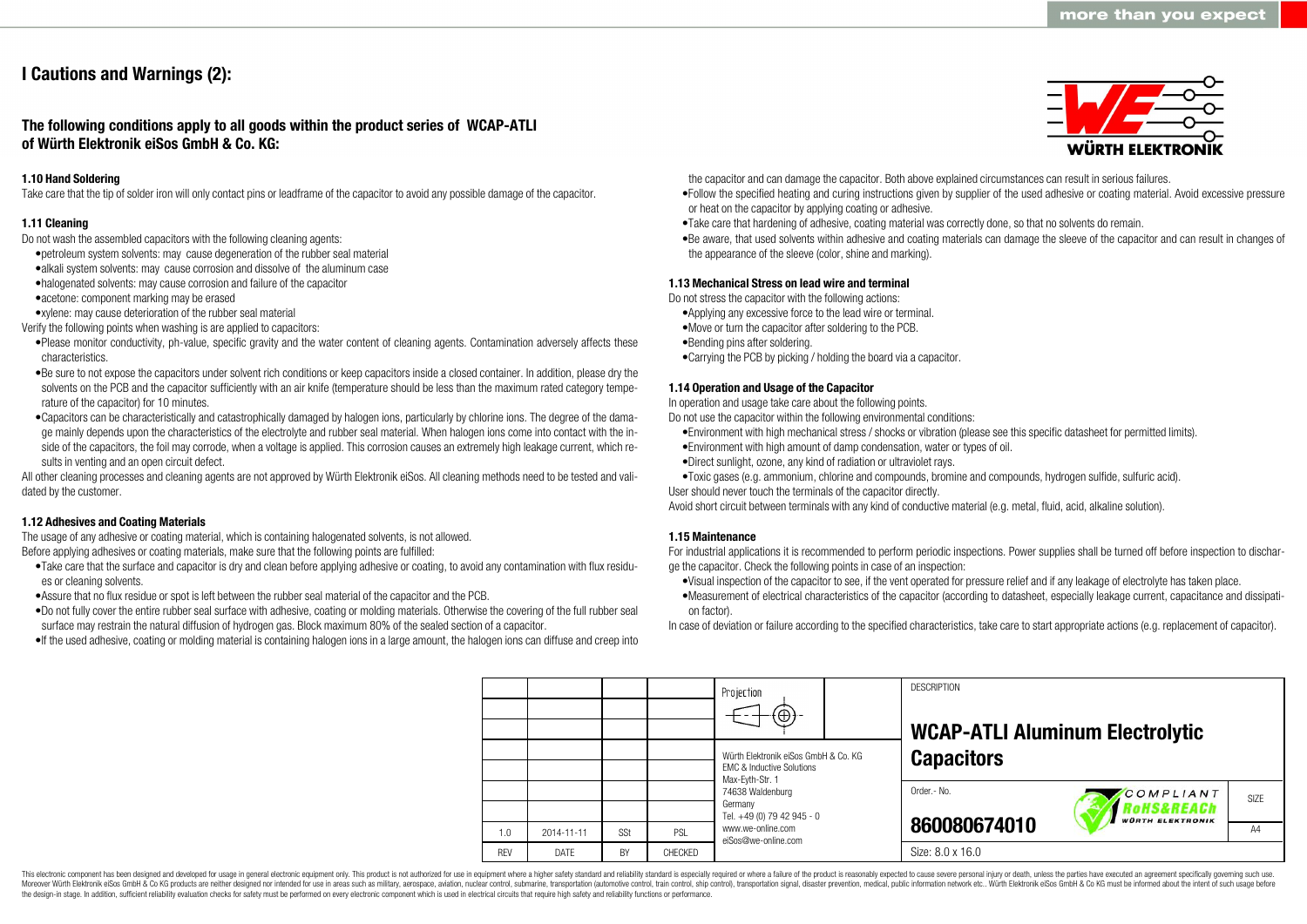### **I Cautions and Warnings (3):**

### **The following conditions apply to all goods within the product series of WCAP-ATLI of Würth Elektronik eiSos GmbH & Co. KG:**

#### **1.16 Emergency Case**

In case of excessive pressure within the capacitor the vent may operate and release this pressure. In case of vent operation gas becomes visible, when the component is in operation. If so, directly turn off the application and disconnect it from the power source. If the application will not be turned off, a possible short circuit of capacitor or a short circuit due to bridging of liquefied gas can possibly damage the circuit and in worst case the application may be dramatically damaged.

Do not stay or position body or face above or in direction of the vent, because in the event of any vent operation, the releasing gas temperature may have over 100 °C.

In case of contact with the electrolyte on skin, wash the skin immediately with soap and water. If the eyes will get in contact with the releasing gas, immediately wash the eyes with water. Whether the gas was inhaled, directly use gargle.

### **1.17 Disposal**

Please contact your local responsible or organization for proper disposal of capacitor.

Also take care to be compliant in order to your local governmental law and restrictions. In case incineration, it should be done with more than 800 °C. Lower temperatures at incineration can result in toxic gases (e.g. chlorine). To avoid any explosion of capacitor, punch holes into the can or crush the capacitor before incineration.



|            |                  |     |         | Projection<br>$\Theta$<br>Würth Elektronik eiSos GmbH & Co. KG<br><b>EMC &amp; Inductive Solutions</b> | <b>DESCRIPTION</b><br><b>WCAP-ATLI Aluminum Electrolytic</b><br><b>Capacitors</b>     |
|------------|------------------|-----|---------|--------------------------------------------------------------------------------------------------------|---------------------------------------------------------------------------------------|
|            |                  |     |         | Max-Eyth-Str. 1<br>74638 Waldenburg<br>Germany<br>Tel. +49 (0) 79 42 945 - 0                           | Order.- No.<br>COMPLIANT<br>SI <sub>7</sub> F<br>oHS&REACh<br><b>WÜRTH ELEKTRONIK</b> |
| 1.0        | $2014 - 11 - 11$ | SSt | PSL     | www.we-online.com<br>eiSos@we-online.com                                                               | 860080674010<br>A4                                                                    |
| <b>REV</b> | DATE             | BY  | CHECKED |                                                                                                        | Size: 8.0 x 16.0                                                                      |

This electronic component has been designed and developed for usage in general electronic equipment only. This product is not authorized for use in equipment where a higher safety standard and reliability standard is espec Moreover Würth Elektronik eiSos GmbH & Co KG products are neither designed nor intended for use in areas such as military, aerospace, aviation, nuclear control, submarine, transportation (automotive control, ship control), the design-in stage. In addition, sufficient reliability evaluation checks for safety must be performed on every electronic component which is used in electrical circuits that require high safety and reliability functions